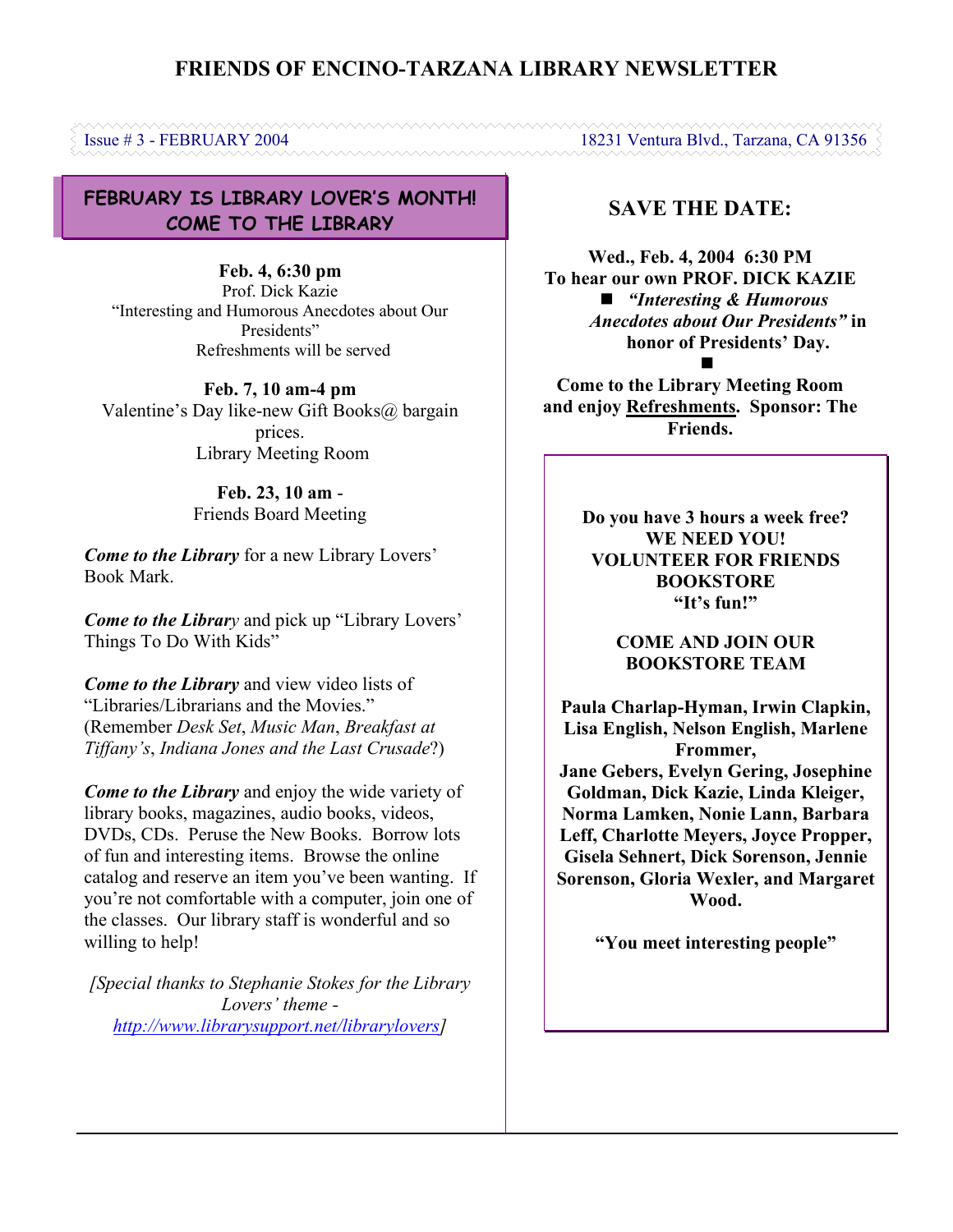# **Words from our** *new* **President...**

What an interesting challenge this job is! How to appeal to folks I've never met? How to plan programs/events for people whose interests are unknown? How to find volunteers for our beautiful bookstore? How to raise money and increase visibility of the Library in such a diverse community? How to...how to...?

So far, it's been fun -- meeting new people who have good ideas - reviewing past activities and events - and watching our excellent volunteers work in the bookstore and bring in lots of money! I'm a retired librarian, and it's fascinating being on the other side.

The year is beginning on an upbeat note - but I want more: More volunteers so we can keep our bookstore open more hours. More volunteers to fill the remaining Board positions and to help with projects. More ideas so we can truly serve the needs of our Library and our community.

WON'T YOU HELP? I'll be very happy to talk with you and hear your thoughts about our Encino-Tarzana Library and Friends of the Library. Call or write please!

Barbara Leff, President 818-981-6920 - fax 818-981-7027 [pres-fol-et@socal.rr.com](mailto:pres-fol-et@socal.rr.com)

#### **NEW BOARD OF DIRECTORS 2004-2006**

| President:                                   | Barbara Y. Leff         |
|----------------------------------------------|-------------------------|
| 1 <sup>st</sup> Vice President: Jane Gebers  |                         |
| 2 <sup>nd</sup> Vice President Richard Kazie |                         |
| Recording Secretary Sheila Auerbach          |                         |
| <b>Treasurer</b>                             | Nonie Lann              |
| Member-at-Large                              | <b>Richard Sorenson</b> |
| <b>Book Sales Chair</b>                      | <b>Richard Kazie</b>    |

Bookstore Coord. Richard Sorenson Telephone Chair Josephine Goldman Hospitality Co-Chair Margaret Wood Hospitality Co-Chair Helene Taneman Membership Chair Linda Kleiger Newsletter Editor Marilyn von **Brauchitsch** Publicity/Outreach Glenn Bailey

#### **Won't you volunteer for our Board of Directors?**

Person(s) needed for: **Corresponding Secretary** (help with mailings) **Program Chair** (plan occasional programs) **Historian** (maintain Friends records)

## **GLORIA WEXLER "FRIEND OF THE YEAR"**

On November 22, 2003, at the Friends Installation Luncheon, Gloria Wexler was named "Friend of the Year." Nonie Lann presented our Friends gift -- a Swarovski crystal clown for her collection. Gloria has been very dedicated to the Friends and served as our President for eight years. We appreciate all that she has done. Congratulations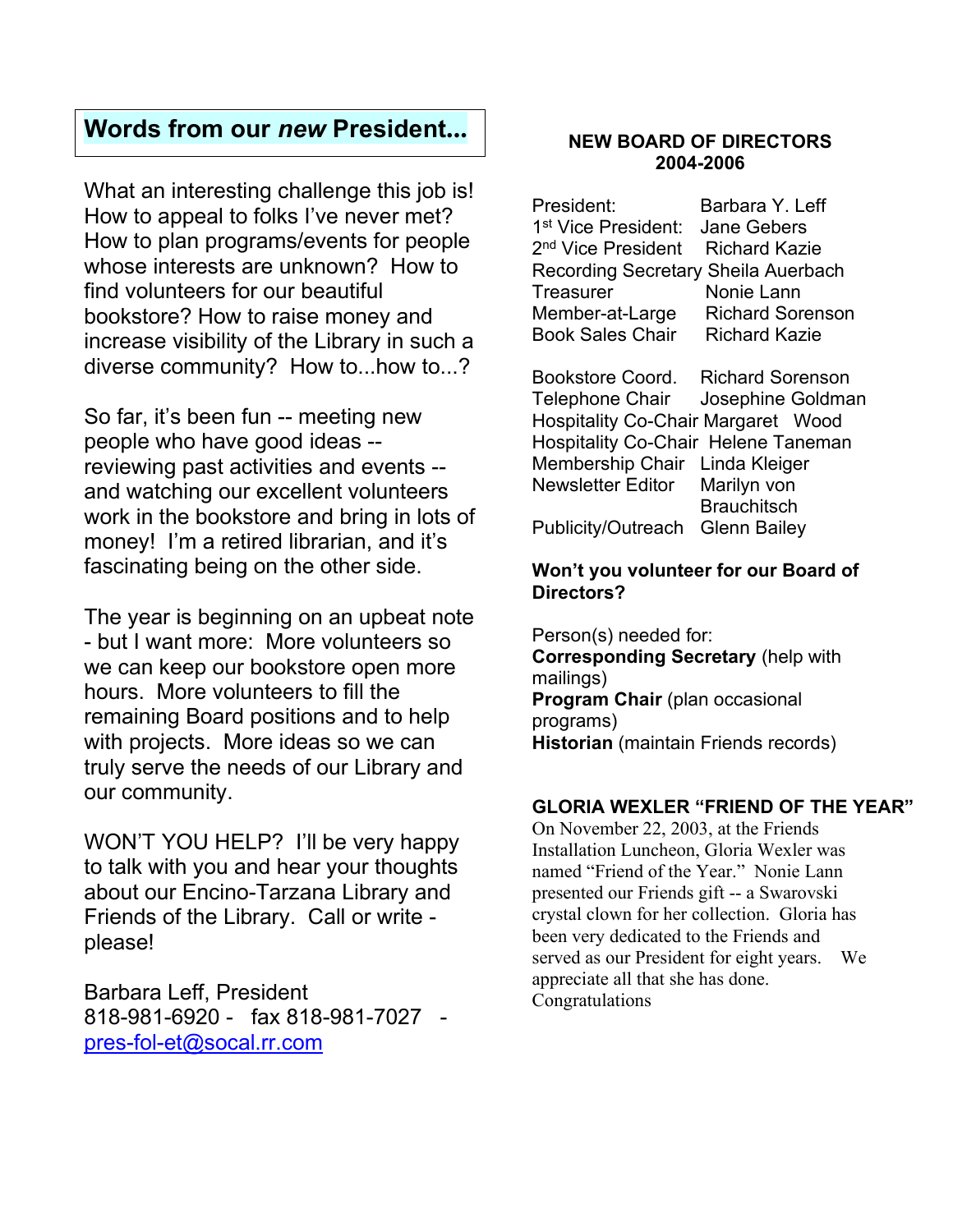## **FRIENDS OF ENCINO-TARZANA LIBRARY NEWSLETTER**

#### **BOOKSTORE REPORT**

It is a pleasure to report that the bookstore did quite well in its first six months, bringing in total sales of just under \$5,000. Our Treasurer, Nonie Lann, reports that this is more than the periodic big outdoor sales used to make in a year. This is surprising to us, because when we opened in late June we started with just a few volunteers, not enough to be open every day or even the full six hours per day we sought. In addition, the bookstore is located way in the back, in the north end of the library, and although we post signs, many people still do not know that it is there. The staff gradually grew large enough to be open everyday. Each volunteer works a three-hour shift, and they really enjoy it. However, we still are not open 100% of the time because we do not have enough volunteer substitutes to fill in for vacations, appointments, etc. If anyone is interested in volunteering, please call me at 343-7955, or Dick Kazie at 989-1544.

Paula Charlap-Hyman organized a Holiday Sale where we sold like-new hardcover books, suitable for gifts, for \$2.00 each. It was so successful that we are going to have a Valentine Sale on Saturday, February 7. Hope to see you there!

The Friends have been working with the Library Administration to obtain a storage shed like we had with the old library so that we could revive the big one-day sales again. But, we were just informed that the property where the shed would go is not owned by the City, but by the County. However, the Administration has granted us the use of a storeroom adjacent to the library Meeting Room. They are now checking on the feasibility of allowing us to put a small shed on a 3' by 10' area just inside the back gate. With both of these, we should be able to resume the periodic big book sales and increase our financial support for the library book collection, which is suffering under the current City budget constraints.

Hope to see you in the bookstore. It is the best deal in town!

#### **By Dick Sorenson, Bookstore Coordinator**

**VALENTINE GIFT BOOK SALE Like-new books good enough for gifts. Books in "pristine" condition -- Romance Novels -- Mysteries -- Espionage -- Nonfiction -- and many other great reads! 50 cents to approx. \$2 per item SATURDAY, FEBRUARY 7, 2004 -- 10:00 am to 4:00 pm** 

#### **VOLUNTEER LUNCH**

Friends Bookstore volunteers were treated to an Appreciation Luncheon on January 22. Compliments abound for the volunteers -- their dedication, initiative, and wonderful attitudes...Special kudos to Dick Kazie for his 18-years of hard work and dedication as Book Sales Chair, and to Dick Sorenson for his many hours devoted to Bookstore function, schedules, procedures, signage, and customer service as Bookstore Coordinator. Our Friends Bookstore not only has a fine collection of books and media but it is also very attractive, welcoming, and runs very smoothly. The Friends are very proud of all who make it work well and thank them very much.